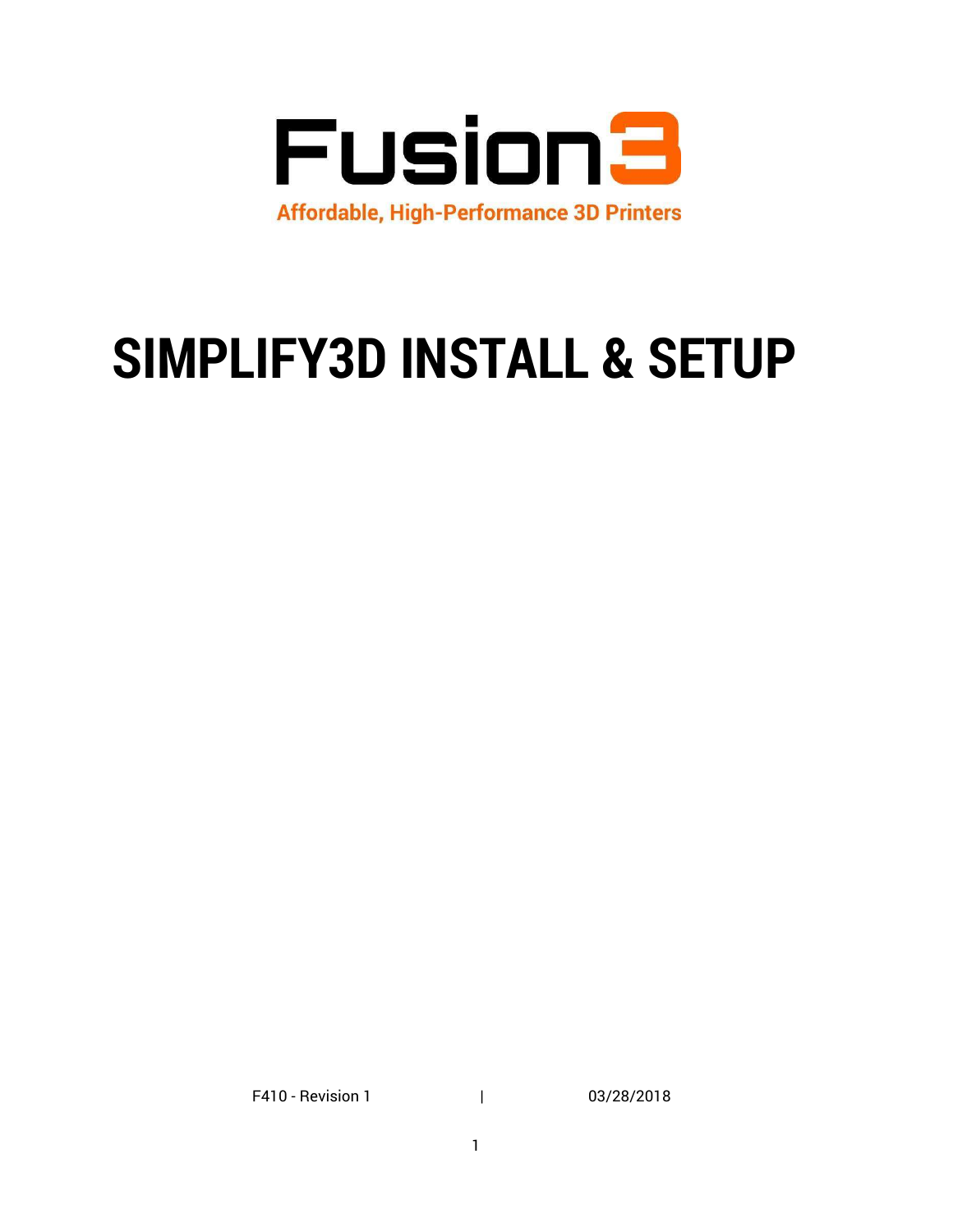## **1. Set Up Your Account**

In the box with your printer, you will receive a Simplify3D Software Redemption Card. This is located in the toolkit box underneath your F410.



Attached to the front of the card will be a quick summary of the contents of this guide.

The card will instruct you to go to<https://www.simplify3d.com/redeem/>You will need to fill out the information on that page to set up your user account to download the software.

**IMPORTANT**: In the Name field, please use your company's or organization's name, not your own name.

|                                                                                                                                                                                                                                                                   | Your Name (required)                      |
|-------------------------------------------------------------------------------------------------------------------------------------------------------------------------------------------------------------------------------------------------------------------|-------------------------------------------|
| 2220082<br>SIMPLIFY3D<br>ercharge your 3D printer!                                                                                                                                                                                                                | Enter your name here                      |
| Bothes<br>SOFTWARE REDEMPTION CARD                                                                                                                                                                                                                                | Email (required)                          |
| ify3D Features<br>TO REDEEM YOUR SIMPLIFY3D SOFTWARE<br>Easy Setup                                                                                                                                                                                                | Your email address                        |
| puckly with pre-configured printer profess.<br>1. Scratch off silver label<br>2 Go to Simplify3D,com/redeem and enter code<br>3. Follow instructions to create account and<br>Slicing Performance<br>of the lostest and most powerful sitcer<br>download software | Email Confirmation                        |
| <b>Upport Structures</b><br>tacty intrins you need them. Then<br>REDEMPTION CODE<br>/ Mode                                                                                                                                                                        | Confirm email address above               |
| thors of your build stratement. Identify<br>pers tor how to velect, futorally,                                                                                                                                                                                    | Redemption Code (required)                |
| <b>NEW CONFERENCE AND ONE WORK OF FILE</b><br><b>Redemption</b><br><b>MELIFYTO</b><br>$\frac{1}{\frac{1}{1}}\prod_{x \in \mathcal{X} \text{ is odd}}$<br>Code                                                                                                     | ABCDE-FGH2J-KLMN3-PQRST-45WXY-6789A-BCDEF |
|                                                                                                                                                                                                                                                                   | <b>Redeem Code!</b>                       |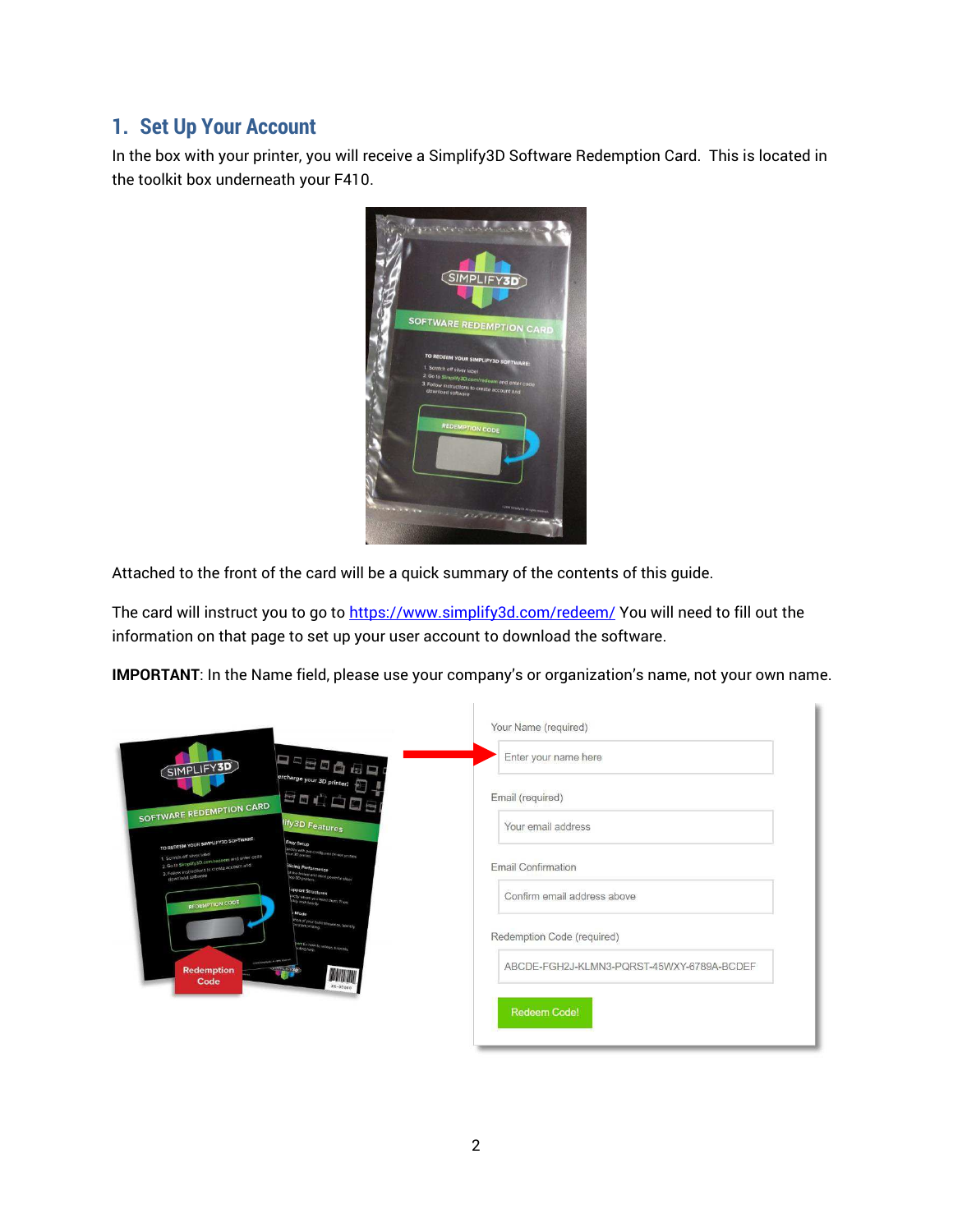# **2. A Word on Seats vs License Keys**

## **1 Simplify3D license = 2 seats**

2 seats means you can install and activate the software on 2 computers at the same time. You will **use the same login** (that you set up in section 1) for both computers.

#### **3. Copy Configuration Files to Hard Drive**

These are the files that set up Simplify3D for your F410. They have the file abbreviation ".fff".

You can get them two ways:

- They are included on the SD card that ships with your printer (recommended)
- Download them from our site[: http://www.fusion3design.com/manuals/](http://www.fusion3design.com/manuals/)

You will need to create a folder somewhere on your computer where you can find it (Documents, Downloads, etc). Either extract the zip file, or copy the files in "S3D Profiles" from the SD card to this folder.

We provide three sets of configuration files for different sizes of print heads:

- By default, your F410 ships with a 0.4mm print head installed. So please plan to use these profiles at least for the initial prints while you gain familiarity with your F410 3D printer.
- If you purchased an optional 0.6 or 0.8mm print head, please also import the corresponding profiles in the next section of this guide.
- **Please note** that you **must** use the profiles that correspond to your installed print head in order for your printer to work correctly!

#### **4. Install, First Run, & Setup**

Run the installer and follow the install wizard prompts. After the installation is complete, the software will run for the first time.

The first time you run the software it's going to prompt you for your user name and password. You will need to enter the credentials you created in step 1. The software will "phone home" to assign a license key to your installation. **You will need to be connected to the internet for this first run**.

Simplify3D advises that an internet connection is required to run the software. The software can be operated temporarily without an internet connection, but you will periodically be prompted to connect to the internet.

After entering your account name and password, you'll then see a setup wizard: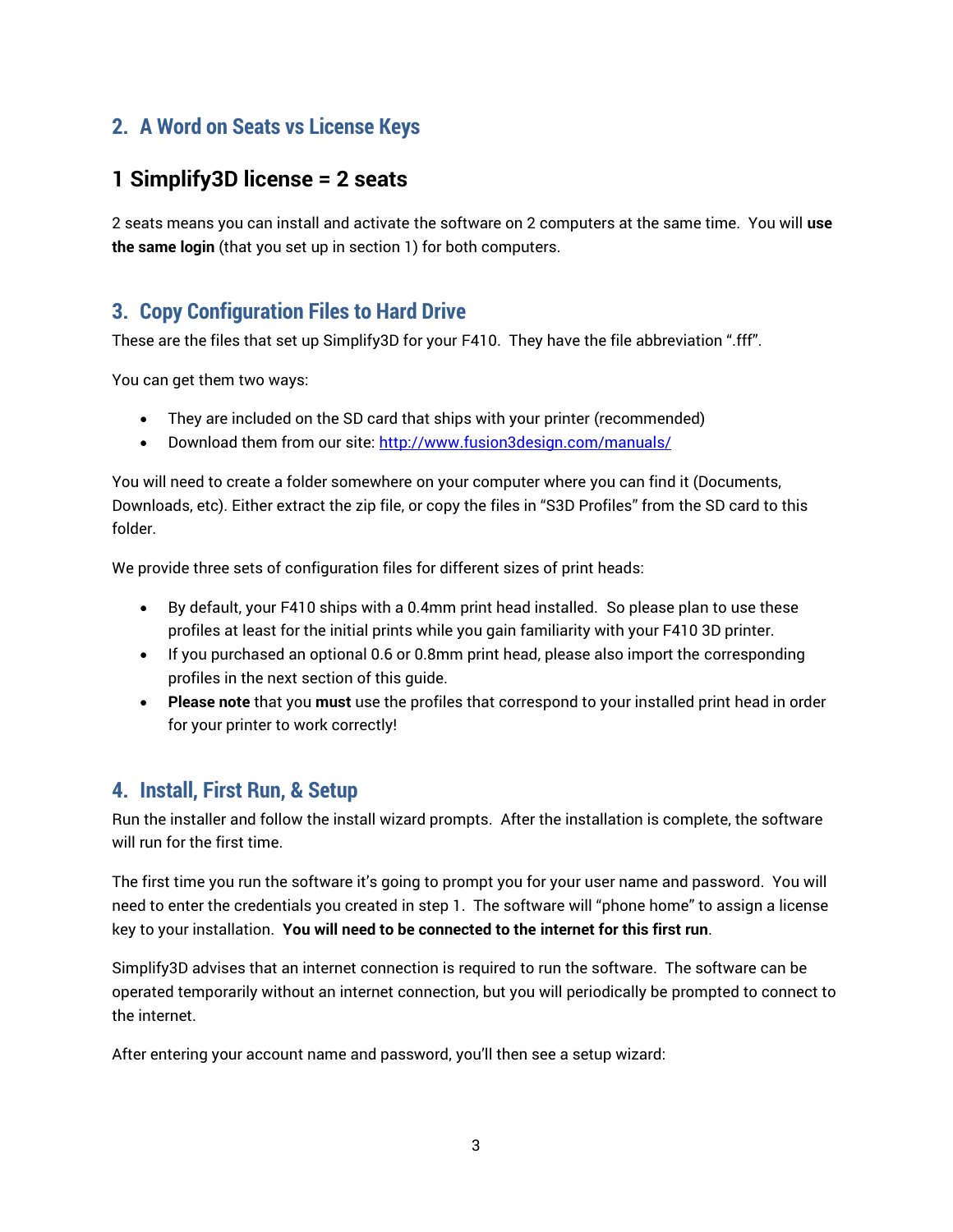

On the introduction page, select "Other" in the drop-down as shown above.

**IMPORTANT: DO NOT** use any Fusion3 profiles you see in the drop-down list. These profiles are not compatible with your F410.

#### Click "Next"

The next page does not matter, as any settings set here will be over-written when we import the F410 profiles. You can leave the defaults and click "Next".

| <b>3D Printer Information</b> |                                                           |                     |        |                                                                          |    |
|-------------------------------|-----------------------------------------------------------|---------------------|--------|--------------------------------------------------------------------------|----|
|                               |                                                           |                     |        | Please fill in the fields below based on your 3D printer specifications. |    |
| Printer name                  | New Printer                                               |                     |        |                                                                          |    |
|                               | Machine type   Cartesian robot (rectangular build volume) |                     |        |                                                                          |    |
| Firmware                      | RepRap (Marlin/Repetier/Sprinter)                         |                     |        | ▼                                                                        |    |
| <b>Baud Rate</b>              | 115200                                                    |                     |        |                                                                          | ٠  |
|                               | $X-AXIS$                                                  |                     | Y-Axis | $Z-Axis$                                                                 |    |
| Build Volume                  | 100.0                                                     | ÷<br>100.0          | ÷      | ÷<br>100.0                                                               | mm |
| Nozzle diameter               | 0.40                                                      | $\frac{1}{x}$<br>mm |        |                                                                          |    |
| Filament diameter             | 1.75                                                      | ÷<br>mm             |        |                                                                          |    |
| Number of extruders           | $\mathbf{1}$                                              | $\frac{K}{\Psi}$    |        |                                                                          |    |
|                               | This printer has a heated bed                             |                     |        |                                                                          |    |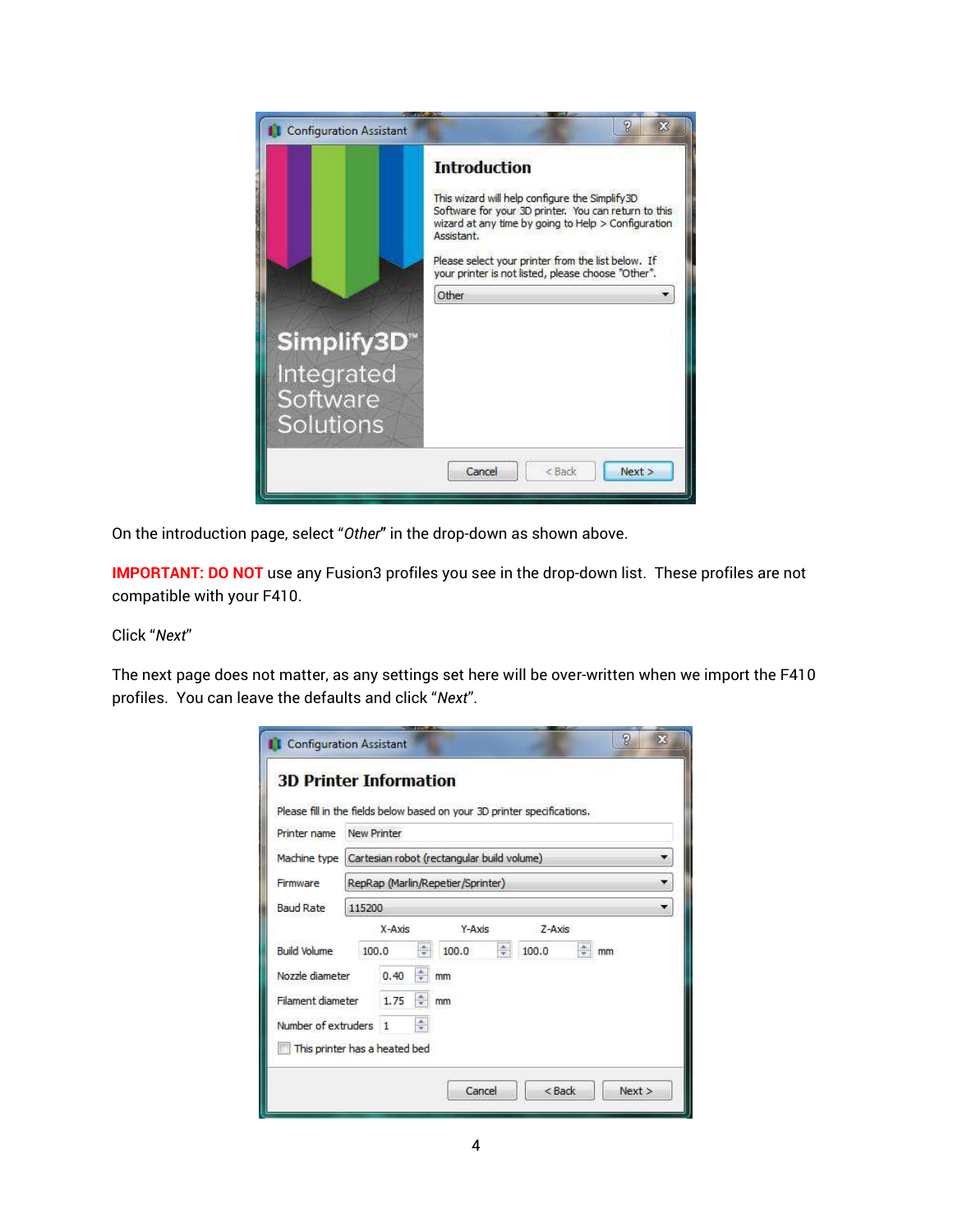Click "Finish".



Simplify will now open.

| File | Mesh<br>Edit<br><b>View</b> | Repair       | Tools | Add-Ins | Account | Help |
|------|-----------------------------|--------------|-------|---------|---------|------|
|      | New                         | $Ctrl + N$   |       |         |         |      |
|      | Open Factory File           | $Ctrl + O$   |       |         |         |      |
|      | Save Factory File           | $Ctrl + S$   |       |         |         |      |
|      | Save Factory File As        | Ctrl+Shift+S |       |         |         |      |
|      | Recent Factory Files        |              | ٠     |         |         |      |
|      | Import FFF profile          |              |       |         |         |      |
|      | <b>Export FFF profile</b>   |              |       |         |         |      |
|      | Import Models               | $Ctrl + 1$   |       |         |         |      |
|      | <b>Export Models</b>        |              | ٠     |         |         |      |
|      | <b>Recent Models</b>        |              | ٠     |         |         |      |
|      | Preview G-Code File         |              |       |         |         |      |
|      | Exit.                       |              |       |         |         |      |

The first thing we need to do is import the configurations for your F410. Go to "File > Import FFF Profile".

In the dialog box that appears, navigate to the location on your hard drive where you extracted the configuration files in step 3. Select all the profiles you wish to import, and click "OK".

Note: you can import multiple files at once.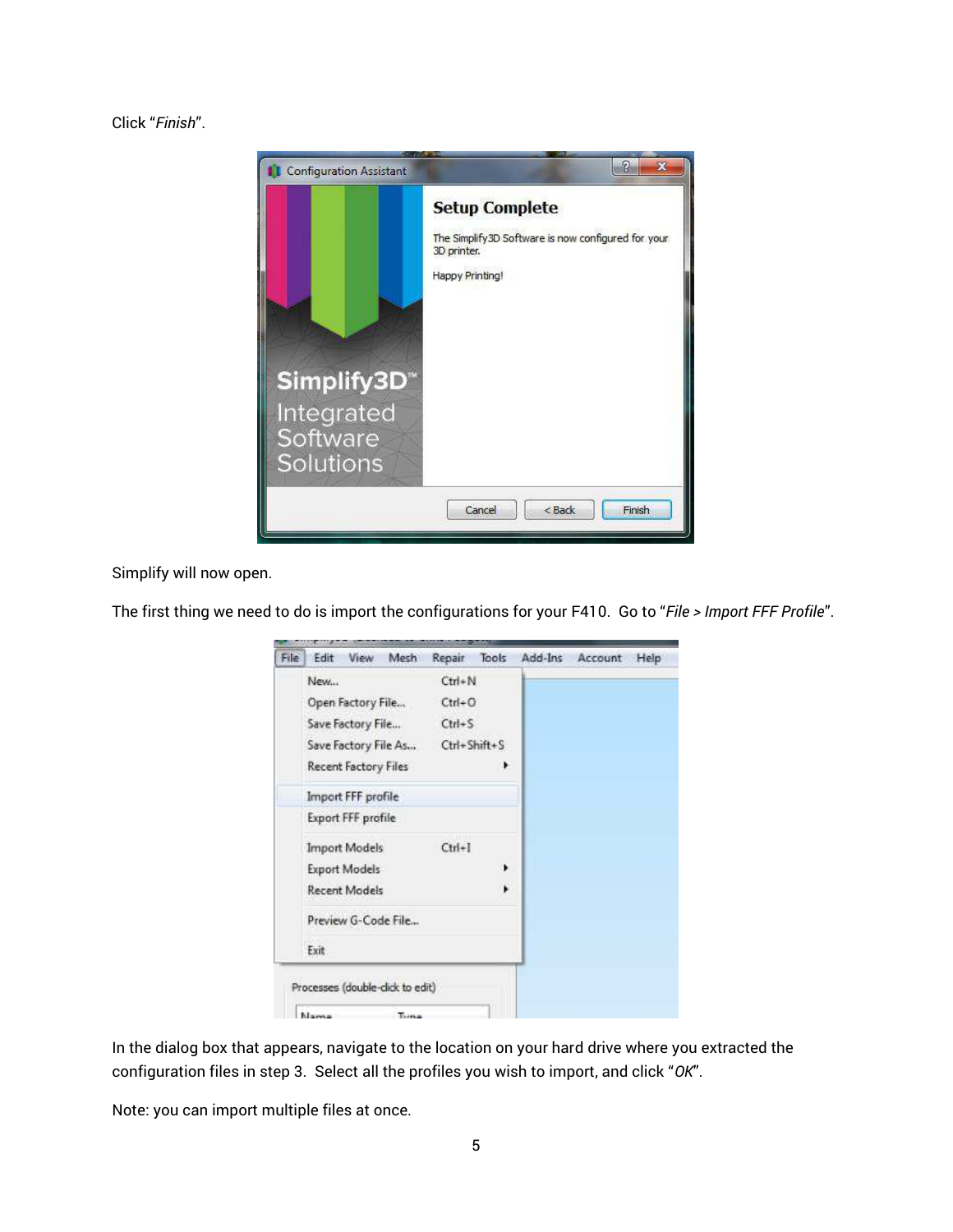You'll get a popup saying import was successful.



Next, we'll need to remove the "new printer" preset from the list, since it's not set up correctly.

In the bottom left section of the application, click "Add". A dialog box with various settings will appear.

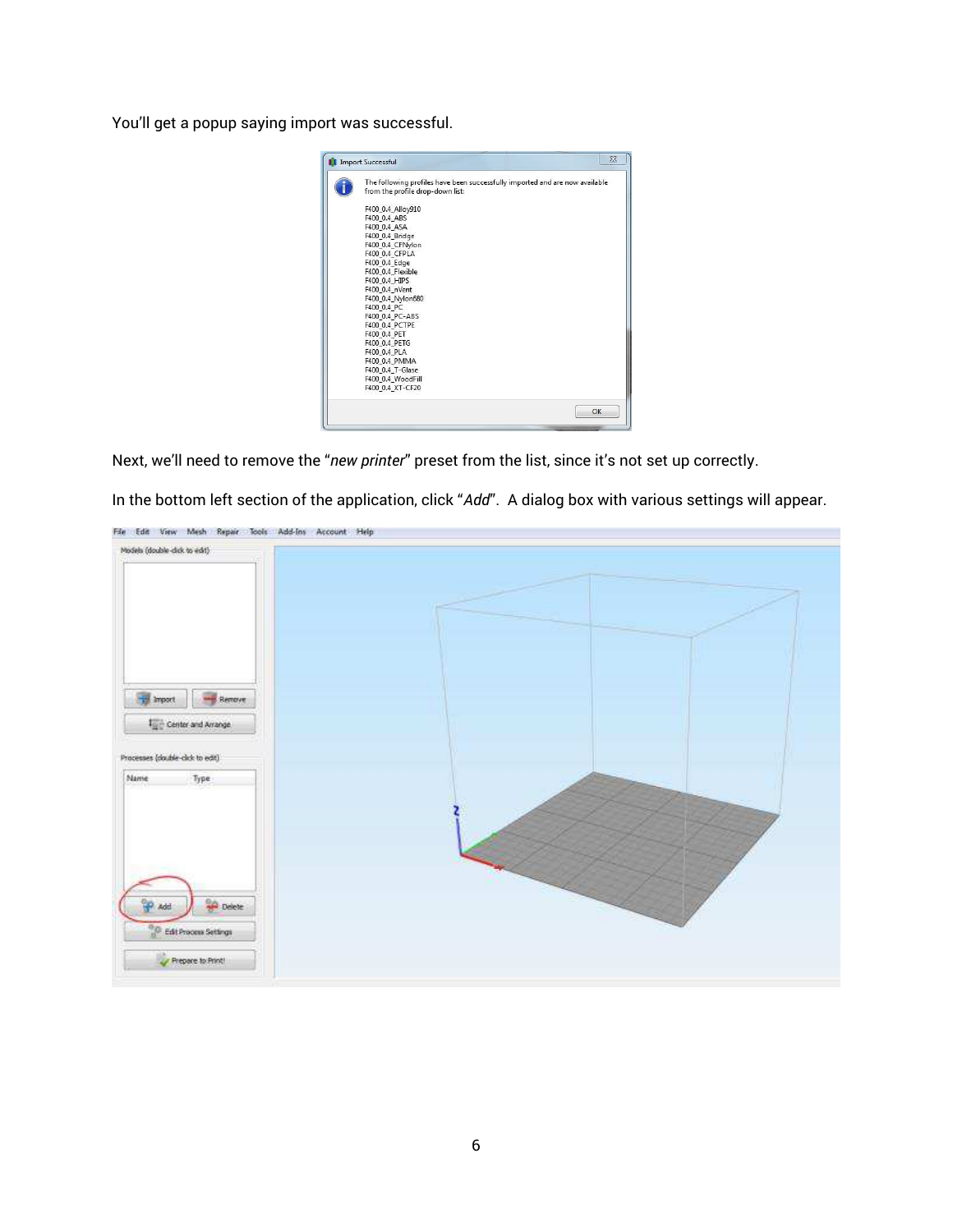| Process Name:      | Process <sub>1</sub>         |                                                                     |
|--------------------|------------------------------|---------------------------------------------------------------------|
| Select Profile:    | New Printer                  | $\overline{\phantom{a}}$<br>Update Profile<br>Save as New<br>Remove |
|                    | Auto-Configure for Material  | Auto-Configure for Print Quality                                    |
| PLA                | $\overline{\mathbf{v}}$<br>0 | Medium<br>$\overline{\phantom{a}}$                                  |
| General Settings   |                              |                                                                     |
| Infill Percentage: |                              | Include Raft<br>Generate Support<br>m<br>15<br>20%                  |

Click the drop-down menu next to "Select Profile". You should see a profile called "Default", a profile called "New Printer", and all of the profiles you just imported.

| Process Name: Process 1    |                                                                                                                    |   |                            |                  |
|----------------------------|--------------------------------------------------------------------------------------------------------------------|---|----------------------------|------------------|
| Select Profile:            | New Printer                                                                                                        |   | Update Profile Save as New | Renove           |
| Auto-Configur New Printer  |                                                                                                                    |   | ture for Print Quality     |                  |
| PLA                        | F306 ABS<br>F306 ABSpro                                                                                            | 븳 |                            | $\cdot$ 0 0      |
| General Settin F306 Bridge | F306 Alloy910<br>F306 DUAL 910-PLA<br>Infili Percental F306_DUAL_ABS<br>F306 DUAL ABS-HIPS<br><b>F306 DUAL PLA</b> | ٠ | Include Raft               | Generate Support |

Select the "*New Printer*" profile and then click the "*Remove*" button to the right. A small window will pop up. Make sure the "New Printer" profile is the only one selected (you can select multiple at once) and click "OK".